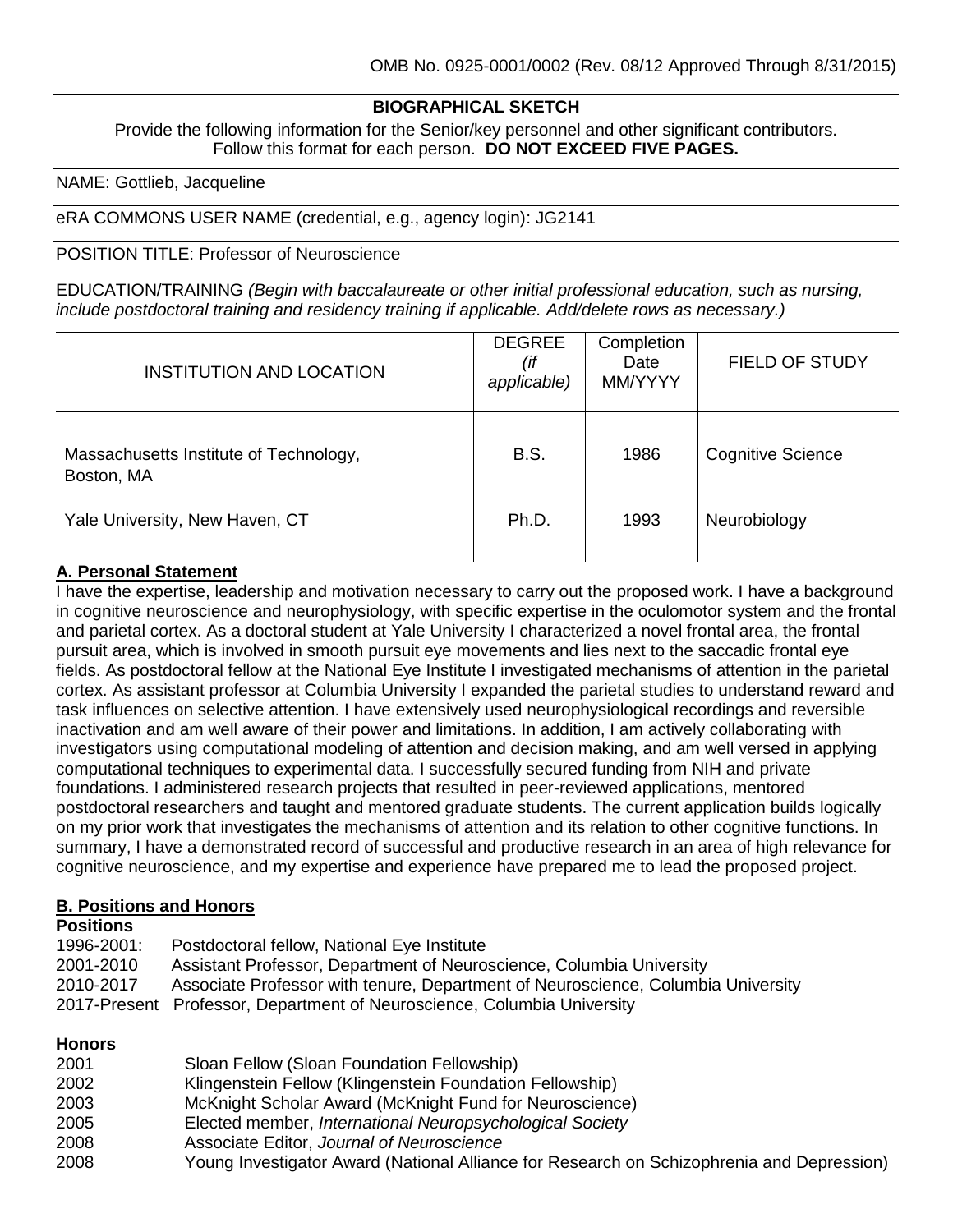| 2008 | Professional Schools Diversity Fellowship (Columbia University)                             |
|------|---------------------------------------------------------------------------------------------|
| 2009 | Chair, Society for Neuroscience Minisymposium, "Cognitive functions of the parietal lobe"   |
| 2011 | Member, Kavli Institute for Brain Science, Columbia University                              |
| 2013 | Permanent member, Sensory and Cognitive Processes Study Section, NIH                        |
| 2014 | Chair, Society for Neuroscience Symposium, "Information seeking, reward and attention"      |
| 2014 | Organizer, "First International Symposium on Information seeking, curiosity and attention"  |
| 2015 | Presidential Scholars for Science and Society Award (Columbia University)                   |
| 2016 | Organizer, "Second International Symposium on Information seeking, curiosity and attention" |
| 2016 | McKnight Cognitive and Memory Disorders Award (McKnight Fund for Neuroscience)              |
| 2017 | Research Initiatives in Science and Engineering Award (Columbia University)                 |
| 2018 | Honorary Pasik Lecture in Neuroscience, Mount Sinai Medical School                          |
| 2018 | Organizer, "The Emerging Sciences of Curiosity"                                             |
| 2018 | Donders Lecture, The Donders Institute for Cognitive and Brain Science                      |
| 2018 | Leader, Research Cluster on Curiosity, Center for Science and Society, Columbia University  |
| 2019 | Elected vice-chair, The Gordon Research conference on Eye Movements                         |
| 2021 | Elected chair, The Gordon Research conference on Eye Movements                              |

# **C. Contributions to science**

**1. Based on my work on the priority map in area LIP and its role in attention, I proposed the hypothesis that attention control is geared toward selecting information, and as such, is engaged at task junctures that have high uncertainty. I showed that LIP neurons have reward learning selectively at informative decision steps but not at decision steps that are irrelevant for a final reward. I also showed that LIP neurons explicitly encode the informativeness – expected information gains- of competing action relevant cues. Finally, I developed a behavioral paradigm for testing saccadic information seeking behavior in monkeys.** 

Gottlieb, J and Oudeyer, P.Y (2018): Toward a neuroscience of active sampling and curiosity. *Nature Reviews Neuroscience,* Dec;19(12):758-770

Gottlieb, J (2017): Understanding active sampling strategies: empirical approaches and implications for attention and decision research. *Cortex*, Aug 24. pii: S0010-9452(17)30276-9. doi: 10.1016/j.cortex.2017.08.019.

Foley, N.C., Kelly, S. K., Mhatre, H., Lopes, M. and Gottlieb, J (2017): Parietal neurons encode expected gains in instrumental information. *Proceedings of the National Academy of Science*. Published online before print, April 3, 2017, doi: 10.1073/pnas.1613844114 Press:

http://zuckermaninstitute.columbia.edu/news/curious-cells-how-brain-makes-its-mind <http://newsroom.cumc.columbia.edu/>

Daddaoua, N. and Gottlieb, J (2016): Intrinsically motivated oculomotor exploration motivated by uncertainty reduction and conditioned reinforcement in non-human primates. *Scientific Reports*. Feb 3;6:20202. doi: 10.1038/srep20202.

Gersch T. M.\*, Foley N. C.\*, Eisenberg I., & Gottlieb J. (2014). Neural correlates of temporal credit assignment in the parietal lobe. *PLoS ONE*, *9*(2), e88725.

Gottlieb, J. (2012): Attention, learning and the value of information. *Neuron*, 76(2):281-95 PMID: 23083732

**2. Extending the idea that attention is an information sampling mechanism, I opened a new line of research on curiosity and intrinsic motivation – the desire to sample information independently of the rewards of a task. I showed that humans have consistent strategies for learning in a large task space even when they are not given specific instructions. In addition, I showed that semantic curiosity attracts attention and anticipatory gaze.** 

Kobayashi, K., Ravaioli, S., Baranes, A, Woodford, M. and Gottlieb, J. (in press): Diverse motives for human curiosity. *Nature Human Behavior*

Dey, A. and Gottlieb, J. (in press, 2018): Attention, information seeking and active sampling: Empirical evidence and implications for learning. *The Cambridge Handbook of Motivation and Learning*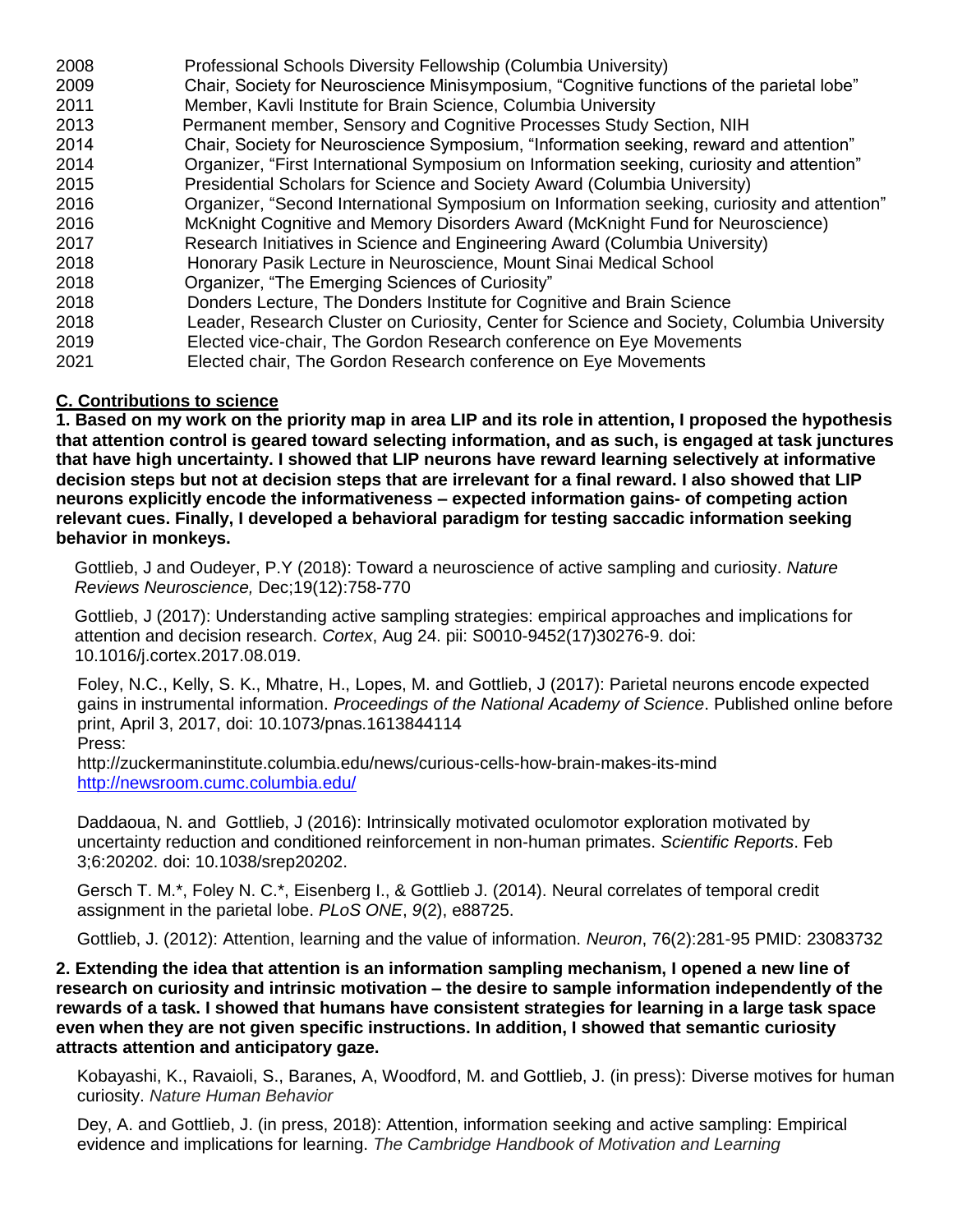Oudeyer, P.Y, Gottlieb, J and Lopes, M (2016): Intrinsic motivation, curiosity and learning: theory and applications in educational technologies. *[Prog Brain Res.](https://www.ncbi.nlm.nih.gov/pubmed/27926442)* 2016;229:257-284. doi: 10.1016/bs.pbr.2016.05.005. Epub 2016 Jul 29.

Baranes, A., Oudeyer, P.Y and Gottlieb, J (2015): Eye movements encode semantic curiosity in human observers. *Vision Research*. 117:81-90. doi: 10.1016/j.visres.2015.10.009. Epub 2015 Nov 12.

Baranes AF, Oudeyer PY, Gottlieb J. (2014): The effects of task difficulty, novelty and the size of the search space on intrinsically motivated exploration. Front Neurosci. 2014 Oct 14;8:317. doi: 10.3389/fnins.2014.00317. eCollection 2014.

Gottlieb, J\*, Hayhoe, M., Hikosaka, O. and Rangel, A. (2014): Attention, information seeking and reward, *J. Neuroscience,* 34(46):15497-504. doi: 10.1523/JNEUROSCI.3270 14.2014.

Gottlieb J, Oudeyer PY, Lopes M, Baranes A. (2013): Information-seeking, curiosity, and attention: computational and neural mechanisms. Trends Cogn Sci. 2013 17(11):585-93. PMID: 24126129

**3. Using neural recordings and reversible inactivation, I showed that the parietal and frontal areas have very different contributions to visual monitoring and selecting actions. While dlPFC (dorsolateral prefrontal) neurons focus on task-relevant targets and block out irrelevant distractors, LIP neurons can maintain a target memory and also remain "open" to new information – i.e., respond robustly to salient distractors, consistent with prior findings from our lab that the cells encode novel or rewardassociated, but action-irrelevant items. The findings reveal striking differences between two cortical areas that had been thought previously to have similar functions.** 

Foley N.C., Jangraw D.C., Peck C.J., Gottlieb J. (2014) Novelty enhances salience independently of reward in the parietal lobe. *J. Neuroscience* 34(23):7947-7957 doi: 10.1523/JNEUROSCI.4171-13.2014

Suzuki, M., Gottlieb, J. (2013): Distinct mechanisms of distractor suppression in the frontal and the parietal lobe. *Nature Neuroscience*, 16 (1): 98-104. PMID: 23242309

Peck CJ, Jangraw D, Efem R and Gottlieb J.: Reward modulates attention independently of action value in posterior parietal cortex. *The Journal of Neuroscience* (2010) 29(36):11182–11191 PMCID: PMC2778240

Balan PF and **Gottlieb, J.** (2006) Integration of exogenous input into a dynamic salience map revealed by perturbing attention, *Journal of Neuroscience,* Sept 6; 26(36): 9239-49. PMID:16957080

**4. I showed that the priority (or "salience") representation in LIP encodes not only the location of an attention worthy object but also the action associations of that stimulus. These action associations need not be spatial (e.g., may indicate a non-spatial manual action). We showed that their significance is not in guiding motor actions but in guiding selective attention based on motor associations. Finally, we designed a computational model showing how attention can be integrated with vision and motor control to select task-relevant cues.** 

Shomstein, S. and Gottlieb, J. (2016): Spatial and non-spatial aspects of visual attention: interactive cognitive mechanisms and neural underpinnings. *[Neuropsychologia](https://www.ncbi.nlm.nih.gov/pubmed/27256592)*. 2016 Nov;92:9-19. doi: 10.1016/j.neuropsychologia.2016.05.021. Epub 2016 May 30.

Schwemmer, M.A., Feng, S., Cohen, J.D., Gottlieb, J. and Holmes, P. (2015): A multi-area stochastic model for a covert visual search task; *PLoS One*. 19;10(8). doi: 10.1371/journal.pone.0136097

Gottlieb J., Snyder LH (2010): Spatial and non-spatial functions of the parietal cortex, *Curr Opinion Neurobiology*, 20(6):731-7401. 2. PMID: 21050743

Gottlieb, J., Balan P.F., (2009): The functional significance of non-spatial information in monkey posterior parietal cortex. *Journal of Neuroscience*, 29(25):8166-76. PMID:19553456

Oristaglio J., Schneider D. M., Balan P. F. and Gottlieb J. (2006): Integration of visuospatial and effector information during symbolically cued movements in monkey lateral intraparietal area. *Journal of Neuroscience,* Aug 9;26(32):8310-9 PMID:16899726

**5. I showed that neurons in the monkey lateral intraparietal area (LIP) encode a "priority" or "salience" representation that selectively responds to attention-worthy objects or locations in a visual scene. In subsequent studies in my own laboratory I extended the findings by showing that the neurons integrate top-down and bottom up factors and correlate with capacity limitations during visual search.**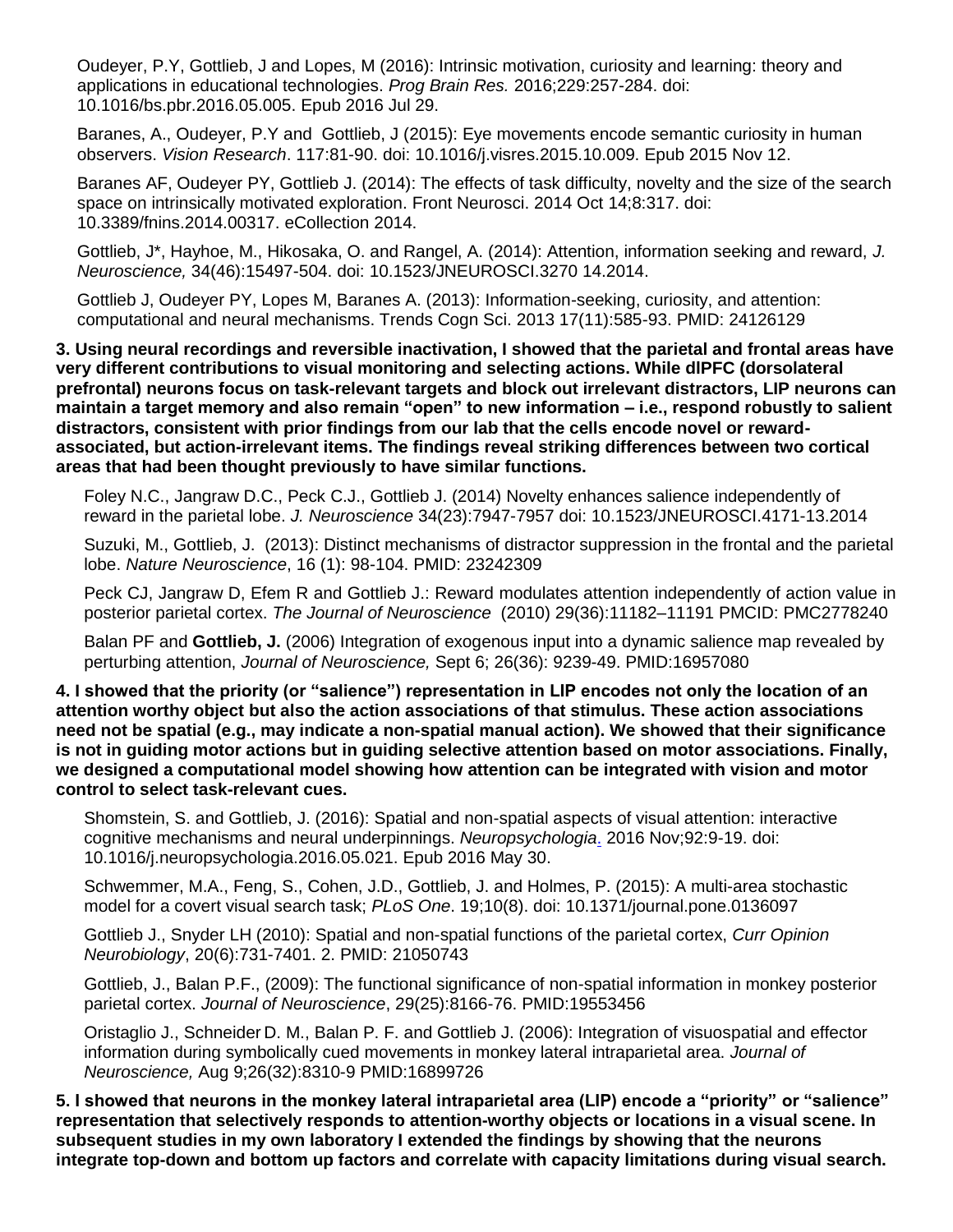## **The finding that LIP encodes a salience representation is highly significant because it is consistent with computational models of selective attention and provides a robust framework for understanding attention control.**

Balan P.F., Oristaglio, J, Schneider D and **Gottlieb, J.** (2008): Neural correlates of the set-size effect in monkey lateral intraparietal area, *PLoS Biology* Vol. 6, No. 7, e158 PMID:18656991

**Gottlieb J.,** Kusunoki, M. and Goldberg M.E. (2005): Simultaneous representation of saccade targets and abrupt onsets in monkey lateral intraparietal area. *Cerebral Cortex,* 15(8):1198-206 PMID:15616137

**Gottlieb J.** and Goldberg, M.E. (1999): Activity of neurons in the lateral intraparietal area of the monkey during an antisaccade task. *Nature Neuroscience* 2(10): 906-912. PMID:10491612

**Gottlieb, J**., Kusunoki, M. and Goldberg, M. E. (1998): The representation of visual salience in monkey posterior parietal cortex. *Nature* 391(6666): 481-484. PMID:9461214

### **6. I proposed an integrated theory of how the brain may compute priority base on the salience, rewards and action associations of visual cues, and showed how this idea can account for apparently discrepant finding regarding LIP cells.**

Shomstein, S. and Gottlieb, J (2016): Spatial and non-spatial aspects of visual attention: interactive cognitive mechanisms and neural underpinnings, *Neuropsychologia Special Issue: Facets of Human Attention,* (16)30172-5. doi: 10.1016/j.neuropsychologia.2016.05.021.

Gottlieb, J., Balan P.F., Oristaglio, J and Schneider D (2008): Task specific computations in attentional maps. *Vision Research,* 49(10):1216-1226 PMID:18502468

Gottlieb, J., Balan P.F., Oristaglio, J, Suzuki M (2008): Parietal control of attentional guidance: The significance of sensory, motivational and motor factors, *Neurobiol. Learning and Memory,* 91(2):121-189.

Gottlieb, J. (2007): From thought to action: the parietal cortex as a bridge between perception, action and cognition. *Neuron*, 53(1): 9-16. PMID: 17196526

**7. As a graduate student at Yale University, I described for the first time a new cortical area - the frontal pursuit area (FPA) - which lies just ventral to the frontal eye fields in macaque monkeys. The FPA is involved in generating smooth pursuit eye movements – slow eye movements that track moving targets and differ in their control and neural mechanisms from the rapid (saccadic) movements controlled by the main portion of the frontal eye field. I described the anatomical location of the FPA, the neural response properties, and the effects of microstimulation. Since then scores of studies have been conducted on the FPA and have shown that it is critical for the initiation and cognitive control of pursuit. Hence, the discovery of the FPA was a highly significant advance in understanding the neural mechanisms of smooth pursuit.**

Gottlieb, J., MacAvoy, M. G. and Bruce, C. J.: Neural responses related to smooth pursuit eye movements and their correspondence with electrically-elicited smooth eye movements in the monkey frontal eye field. *Journal of Neurophysiology* (1994) 72(4): 1634-1653.

Gottlieb, J., Bruce, C. J. and MacAvoy, M. G.: Smooth eye movements elicited by microstimulation in the primate frontal eye fields. *Journal of Neurophysiology* (1993) 69(3): 786-799.

MacAvoy, M. G., Gottlieb, J. and Bruce, C. J.: Smooth pursuit eye movement representation in the primate frontal eye field. *Cerebral Cortex* (1991) 1: 95-102.

### **Complete List of Published Work in MyBibliography:** <http://www.ncbi.nlm.nih.gov/sites/myncbi/collections/bibliography/45867370/>

## **D. Research Support**

## **Ongoing**

*National Eye Institute [1R01EY025158-01A1](https://public.era.nih.gov/grantfolder/piAppDetails/genericStatus.do?encryptedParam=Fsc-aTw-y-U.qF6xLl6f2p8fs2IzmI70mlz9_2TjHau9ohuCqM7JAaU.) 2015-2020 Top-down selection of task relevant cues* **Role**: PI, responsible for monitoring all aspects of the work.